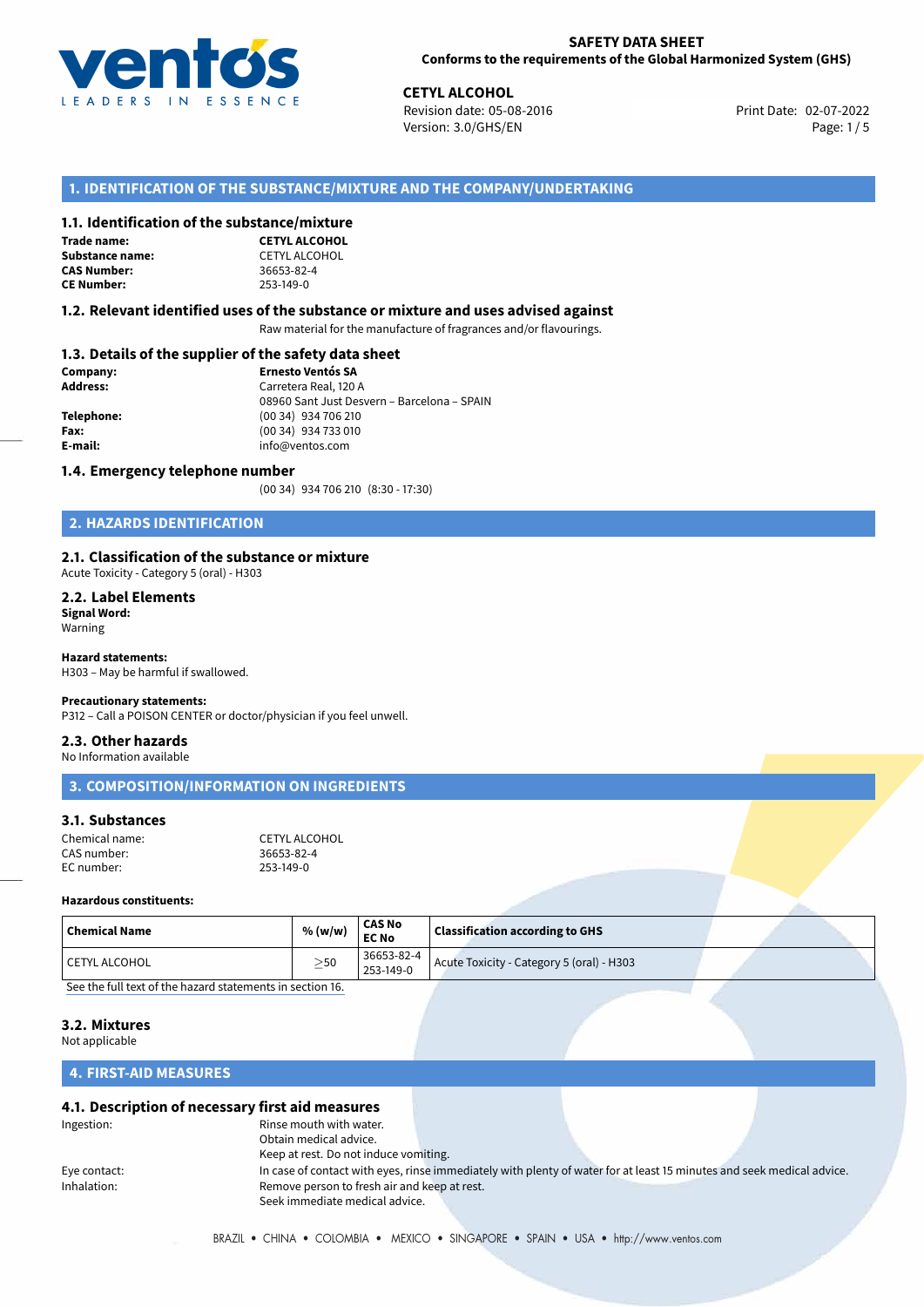

**CETYL ALCOHOL**<br>
Revision date: 05-08-2016<br> **CETYL ALCOHOL**<br> **CETYL ALCOHOL**<br> **CETYL ALCOHOL** Revision date: 05-08-2016 Version: 3.0/GHS/EN Page: 2 / 5

Skin contact: Take off immediately all contaminated clothing. Thoroughly wash affected skin with soap and water. Seek medical attention if symptoms persist.

## **4.2. Most important symptoms and effects, both acute and delayed**

No information available.

## **4.3. Indication of any immediate medical attention and special treatment needed**

No information available.

## **5. FIRE-FIGHTING MEASURES**

## **5.1. Extinguishing Media**

Water spray, carbon dioxide, dry chemical powder or appropriate foam. For safety reasons do not use full water jet.

### **5.2. Special hazards arising from the substance or mixture**

Known or Anticipated Hazardous Products of Combustion: Emits toxic fumes under fire conditions.

### **5.3. Advice for firefighters**

High temperatures can lead to high pressures inside closed containers. Avoid inhalation of vapors that are created. Use appropriate respiratory protection. Do not allow spillage of fire to be poured into drains or watercourses. Wear self-contained breathing apparatus and protective clothing.

## **6. ACCIDENTAL RELEASE MEASURES**

#### **6.1. Personal precautions, protective equipment and emergency procedures**

Evacuate surronding areas. Ensure adequate ventilation. Keep unnecessary and unprotected personnel from entering. Do not breathe vapor/spray. Avoid contact with skin and eyes. Information regarding personal protective measures: see section 8.

#### **6.2. Environmental precautions**

To avoid possible contamination of the environment, do not discharge into any drains, surface waters or groundwaters.

### **6.3. Methods and materials for containment and cleaning up**

Cover with an inert, inorganic, non-combustible absorbent material (e.g. dry-lime, sand, soda ash). Place in covered containers using non-sparking tools and transport outdoors. Avoid open flames or sources of ignition (e.g. pilot lights on gas hot water heater). Ventilate area and wash spill site after material pickup is complete.

### **6.4. Reference to other sections**

Information regarding exposure controls, personal protection and disposal considerations can be found in sections 8 and 13.

### **7. HANDLING AND STORAGE**

### **7.1. Precautions for safe handling**

Do not store or handle this material near food or drinking water. Do not smoke. Avoid contact with the eyes, skin and clothing. Wear protective clothing and use glasses. Observe the rules of safety and hygiene at work. Keep in the original container or an alternative made from a compatible material.

### **7.2. Conditions for safe storage, including any incompatibilities**

Store in tightly closed and preferably full containers in a cool, dry and ventilated area, protected from light. Keep away from sources of ignition (e.g. hot surfaces, sparks, flame and static discharges). Keep away from incompatible materials (see section 10).

## **7.3. Specific end use(s)**

No information available.

### **8. EXPOSURE CONTROLS AND PERSONAL PROTECTION**

## **8.1. Control parameters**

Components with occupational exposure limits: None known.

### **8.2. Exposure controls**

Measures should be taken to prevent materials from being splashed into the body. Provide adequate ventilation, according to the conditions of use. Use a mechanical exhaust if required.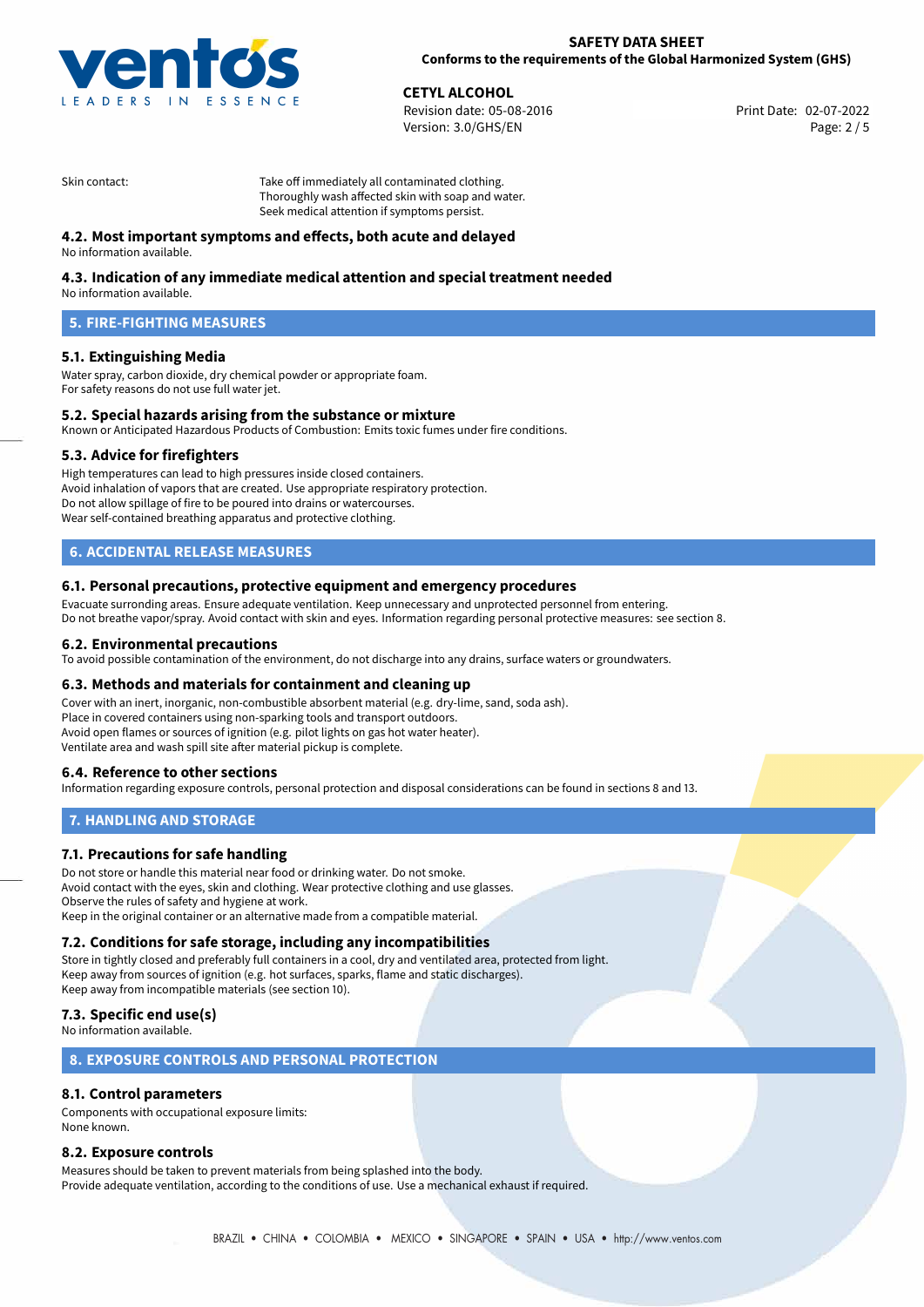

**CETYL ALCOHOL**<br>
Revision date: 05-08-2016 **Print Date: 02-07-2022** Version: 3.0/GHS/EN Page: 3 / 5

## **8.3. Individual protection measures, such as personal protective equipment**

Eye/Face protection: Chemical safety goggles are recommended. Wash contaminated goggles before reuse. Chemical-resistant gloves are recommended. Wash contaminated gloves before reuse. Body protection: Personal protective equipment for the body should be selected based on the task being performed and the risks involved. Respiratory Protection: In case of insufficient ventilation, use suitable respiratory equipment. Environmental exposure controls: Emissions from ventilation or process equipment should be checked to ensure they comply with environmental protection legislation. In some cases, filters or engineering modifications to the process equipment will be necessary to reduce emissions to acceptable levels.

# **9. PHYSICAL AND CHEMICAL PROPERTIES**

### **9.1. Information on basic physical and chemical properties**

| Appearance:                            | Solid                     |
|----------------------------------------|---------------------------|
| Colour:                                | Conforms to standard      |
| Odour:                                 | Conforms to standard      |
| Odour theshold:                        | Not determined            |
| pH:                                    | Not determined            |
| Melting point/freezing point:          | $46 - 52$                 |
| Boling point/boiling range:            | 344                       |
| Flash point:                           | $110^{\circ}$ C           |
| Evaporation rate:                      | Not determined            |
| Flammability:                          | Not determined            |
| Lower flammability/Explosive limit:    | Not determined            |
| Upper flammability/Explosive limit:    | Not determined            |
| Vapour pressure:                       | Not determined            |
| Vapour Density:                        | Not determined            |
| Density:                               | Not determined            |
| Relative density:                      | Not determined            |
| Water solubility:                      | <b>INSOLUBLE IN WATER</b> |
| Solubility in other solvents:          | Not determined            |
| Partition coefficient n-octanol/water: | Not determined            |
| Auto-ignition temperature:             | Not determined            |
| Decomposition temperature:             | Not determined            |
| Viscosity, dynamic:                    | Not determined            |
| Viscosity, kinematic:                  | Not determined            |
| Explosive properties:                  | Not determined            |
| Oxidising properties:                  | Not determined            |
|                                        |                           |

## **10. STABILITY AND REACTIVITY**

#### **10.1. Reactivity**

No hazardous reactions if stored and handled as prescribed/indicated.

## **10.2. Chemical stability**

The product is stable if stored and handled as prescribed/indicated.

### **10.3. Possibility of hazardous reactions**

No hazardous reactions if stored and handled as prescribed/indicated.

#### **10.4. Conditions to Avoid**

Conditions to Avoid: Excessive heat, flame or other ignition sources.

#### **10.5. Incompatible materials**

Avoid contact with strong acids and bases and oxidizing agents.

#### **10.6. Hazardous decomposition products**

During combustion may form carbon monoxide and unidentified organic compounds.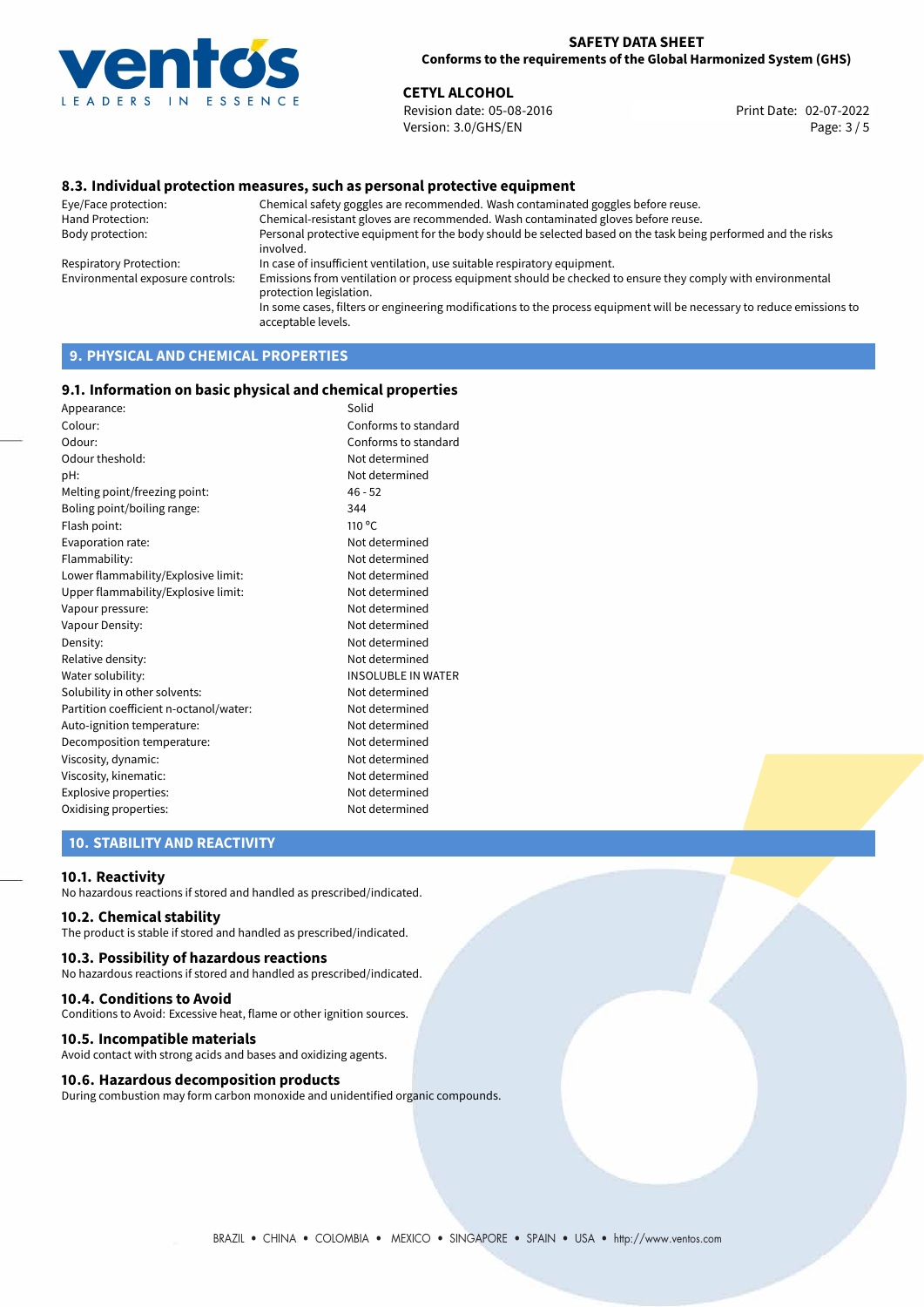

**CETYL ALCOHOL**<br>
Revision date: 05-08-2016 **Print Date: 02-07-2022** Version: 3.0/GHS/EN Page: 4 / 5

## **11. TOXICOLOGICAL INFORMATION**

| May be harmful if swallowed.                                              |
|---------------------------------------------------------------------------|
| Based on the data available, the criteria for classification are not met. |
| Based on the data available, the criteria for classification are not met. |
| Based on the data available, the criteria for classification are not met. |
| Based on the data available, the criteria for classification are not met. |
| Based on the data available, the criteria for classification are not met. |
| Based on the data available, the criteria for classification are not met. |
| Based on the data available, the criteria for classification are not met. |
| Based on the data available, the criteria for classification are not met. |
| Based on the data available, the criteria for classification are not met. |
|                                                                           |

## **12. ECOLOGICAL INFORMATION**

## **12.1. Toxicity**

**Assessment:**

Based on the data available, the criteria for classification are not met. **Experimental/calculated data:** No information available.

## **12.2. Degradability**

No information available.

#### **12.3. Bioaccumulative potential**

No information available.

## **12.4. Soil mobility**

No information available.

## **12.5. Other adverse effects**

See also sections 6, 7, 13 and 15 Do not allow to get into waste water or waterways.

### **13. DISPOSAL CONSIDERATIONS**

### **13.1. Waste treatment methods**

Dispose of in accordance with national and local environmental regulations.

### **14. TRANSPORT INFORMATION**

|                                  | <b>ADR/RID/ADN</b>                | <b>IMDG</b>                       | <b>IATA-ICAO</b>                  |
|----------------------------------|-----------------------------------|-----------------------------------|-----------------------------------|
| 14.1. UN Number                  | Not classified as hazardous goods | Not classified as hazardous goods | Not classified as hazardous goods |
| 14.2. UN Proper Shipping Name    | Not applicable                    | Not applicable                    | Not applicable                    |
| 14.3. Transport Hazard Class(es) | Not applicable                    | Not applicable                    | Not applicable                    |
| 14.4. Packing Group              | Not applicable                    | Not applicable                    | Not applicable                    |
| 14.5. Environmental hazards      | No                                | <b>No</b>                         | No                                |
| <b>Additional information</b>    |                                   |                                   |                                   |

### **14.6 Special precautions for user**

None known

#### **14.7. Transport in bulk according to Annex II of MARPOL 73/78 and the IBC Code**

No information available

## **15. REGULATORY INFORMATION**

# **15.1. Safety, health and environmental regulations/legislation specific for the substance or mixture**

No information available

## **16. OTHER INFORMATION**

**Full text of the R-phrases, hazard statements and precautionary statements mentioned in section 3:** H303 – May be harmful if swallowed.